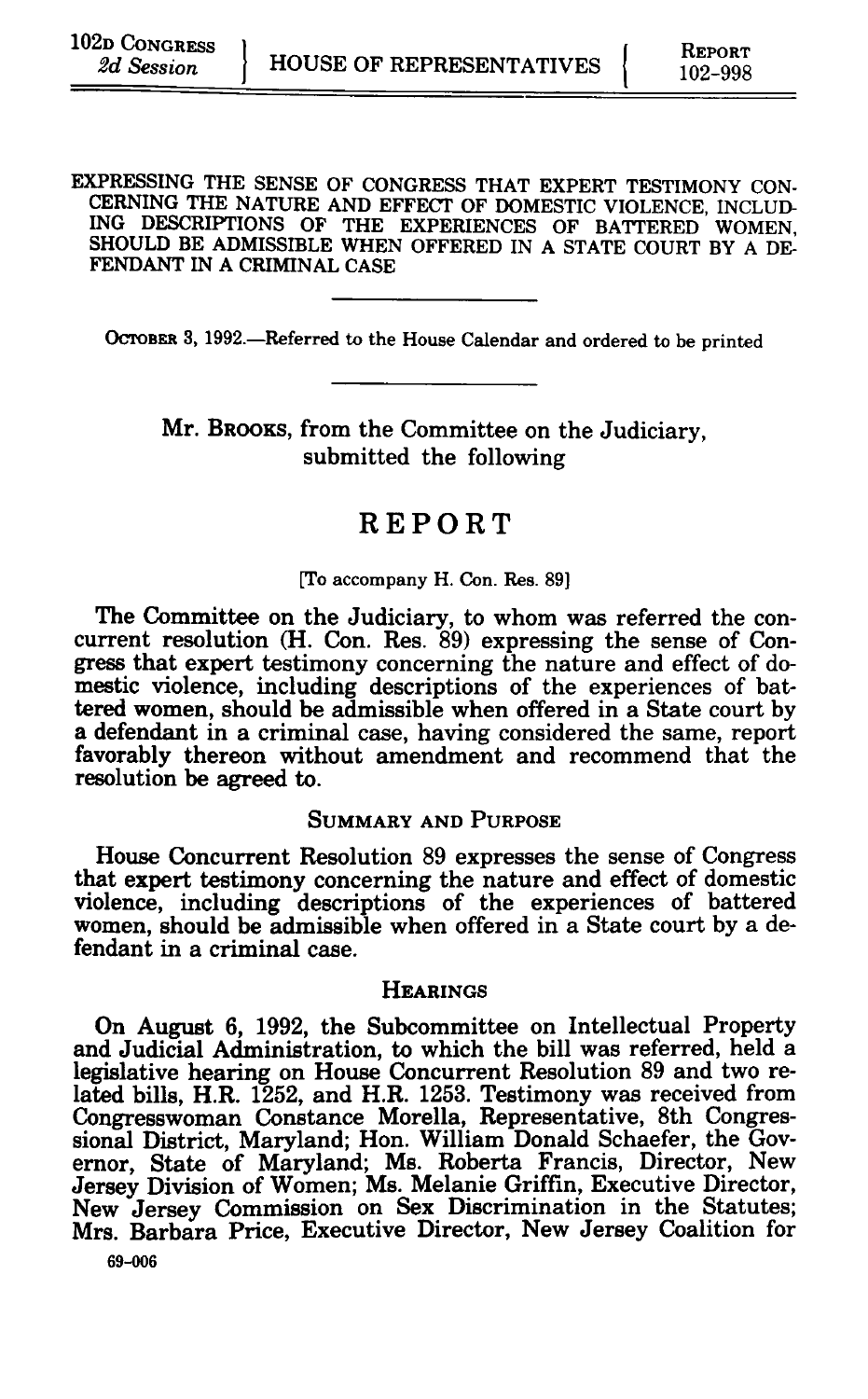Battered Women; Dr. Lenore Walker, Psychologist, Denver, Colora-<br>do; Judge Rosalyn B. Bell, Associate Judge, Maryland Court of Special Appeals; Ms. Lorraine Chase, YWCA Women's Center, Annap-<br>olis, Maryland; and Ms. Leslye Orloff, Director, Clinica Legal Latina at Ayuda Inc., Washington, D.C.

### COMMITTEE VOTE

On September 30, 1992, a reporting quorum being present, the Committee on the Judiciary ordered House Concurrent Resolution 89 reported to the House by voice vote.

### **DISCUSSION**

#### **LEGISLATIVE** HISTORY

House Concurrent Resolution **89** was introduced **by** Congresswoman Constance Morella on March **5, 1991.** On August **6, 1992,** the Subcommittee on Intellectual Property and Judicial Adminis-18, 1992, the subcommittee marked up House Concurrent Resolution 89, and reported it without amendment to the full Committee by voice vote, a quorum of members being present.

**by** voice vote, a quorum of members being present. On September **30, 1992,** House Concurrent Resolution **89** was con- sidered **by** the full Committee. The measure was passed **by** voice vote without amendment, a quorum of members being present.

#### **BACKGROUND**

The testimony before the committee indicates that each year 3 to 4 million women suffer physical, sexual, and mental attacks—and 3,000 to 4,000 women will be murdered—by a spouse or partner. While these attacks occur, more than 3 million children will watch<br>the violence. Subsequent to these repeated attacks, some of these<br>battered women are driven to retaliate. A few even kill their abu-<br>sive partners. The com before making custody decisions.<br>The central phenomenon surrounding House Concurrent Resolu-

tion 89 what is the "battered woman syndrome" [BWS] and our so-<br>ciety's response to it. This syndrome describes the psychological<br>condition of a woman who is repeatedly attacked—physically, sexually, or mentally-by an intimate partner, and explains why her perceptions and reactions may be different from the average person. It also helps to explain why victims of domestic violence remain in these abusive relationships and why, under certain circumstances, a few of these women have sometimes resorted to kill-

House Concurrent Resolution 89 expresses the sense of Congress<br>that there is a specialized knowledge of the nature and effect of do-<br>mestic violence which is sufficiently established to have gained the<br>general acceptance t